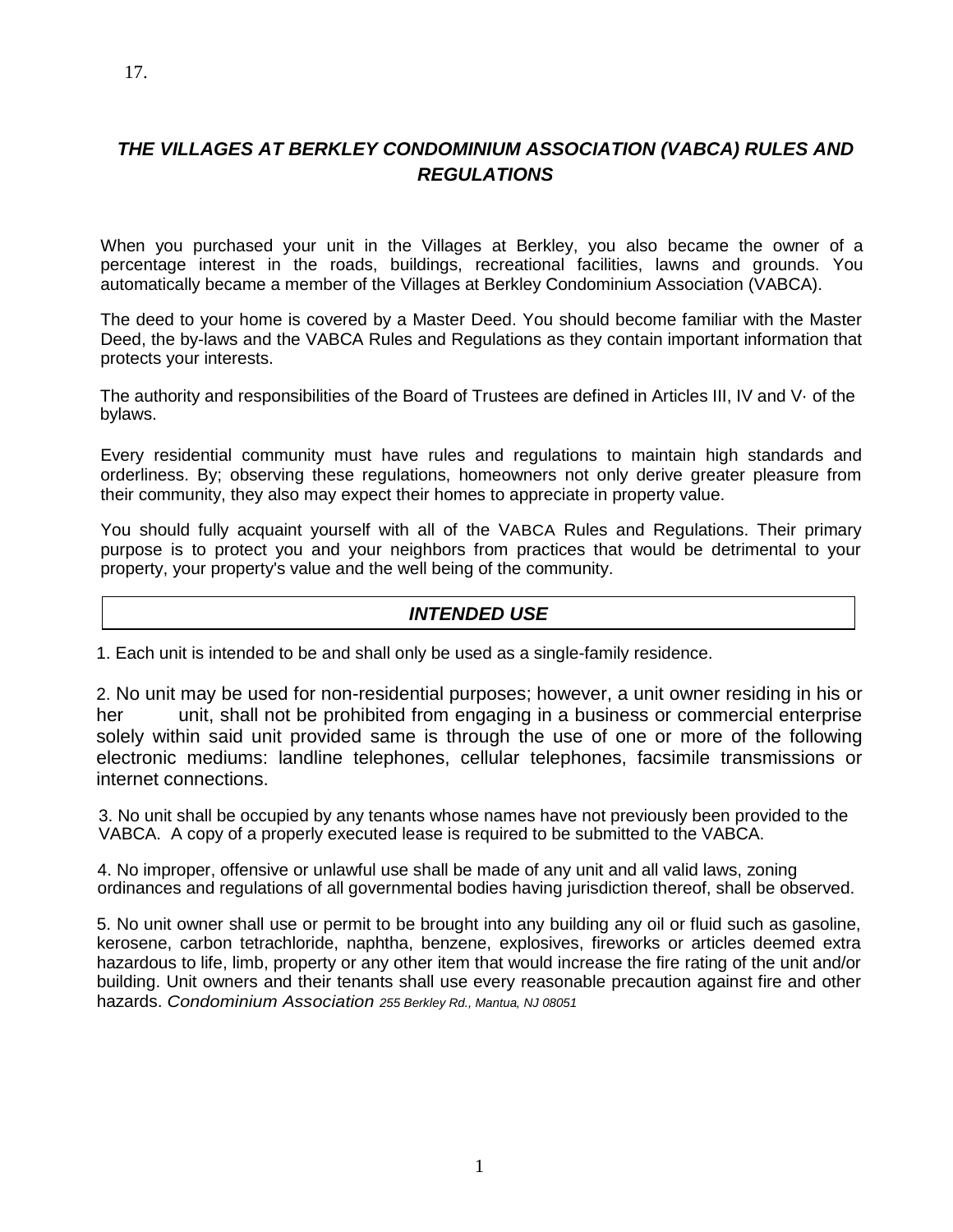#### *ASSESSMENTS/ACCELERATION/LEGAL FEES*

6. a. All assessment payments are due the first of each month. An additional fee of \$15.00 will be assessed at the end of each month to defer administrative and other related expenses against any unit owners who have not remitted their monthly assessment by the last day of each month. Fees which remain unpaid for each 30 day period thereafter will incur additional fees of \$15.00 per month for each fee which remains unpaid.

b. If a unit owner shall be in default in the payment of any assessment, the VABCA, upon Notice of Default and Intent to Accelerate, may accelerate the remaining assessments due for that calendar or fiscal year, whichever is longer, and the then unpaid balance of assessments for the calendar or fiscal year shall become due and payable if not cured within ten (10) days of the mailing of the Notice of Default and Intent to Accelerate to the unit owner by registered or certified mail. Notice may also be mailed to the mortgagee of record, if any. Upon 60 days following the due date of an assessment payment not being received, legal proceedings will be automatically initiated against the unit owner. Additionally, the VABCA will normally place a lien against the unit owner's property. The lawsuit and lien will include unpaid fees, legal fees and associated costs as part of the assessment due.

c. In the event a unit owner's check is returned for non-payment, any service charges assessed the VABCA will be passed on to the unit owner.

#### *COMMON ELEMENTS*

7. Use of any community or recreational facilities, comprising part of the Common Elements, will be used in such manner as to respect the rights of other unit owners and residents. Use of particular recreational facilities will be controlled by regulations to be issued from time to time, but in general, such use will be prohibited between the hours of 11PM and 8AM. The use of the community room will be permitted for the following activities: small parties, relaxation/reflection and committee meetings. Any other activity not mentioned herein will require prior written approval from the Board of Trustees.

8. Use of the Club House Community Room is available to any resident in good standing when granted permission by the VABCA. The resident will submit a \$25 non-refundable payment to hold the date and then a \$200.00 rental fee. A refundable security deposit of \$250 will be returned to the resident within 30 days upon satisfactory inspection of the Community Room by the site manager.

9. No radio, television antenna, satellite dish, air conditioning unit, fan or other equipment or appurtenance or any wiring, venting or piping for any purpose may be installed on the exterior of a building or protruding through the walls, windows or roof thereof without VABCA approval. Existing Mount Laurel in-wall air conditioning units are permitted.

10. No resident shall build or maintain any matter or thing upon, in, over or under the Common Elements without the proper approval of the VABCA. Interior alterations of load bearing elements are prohibited.

11. No drying of laundry is permitted outside of any unit.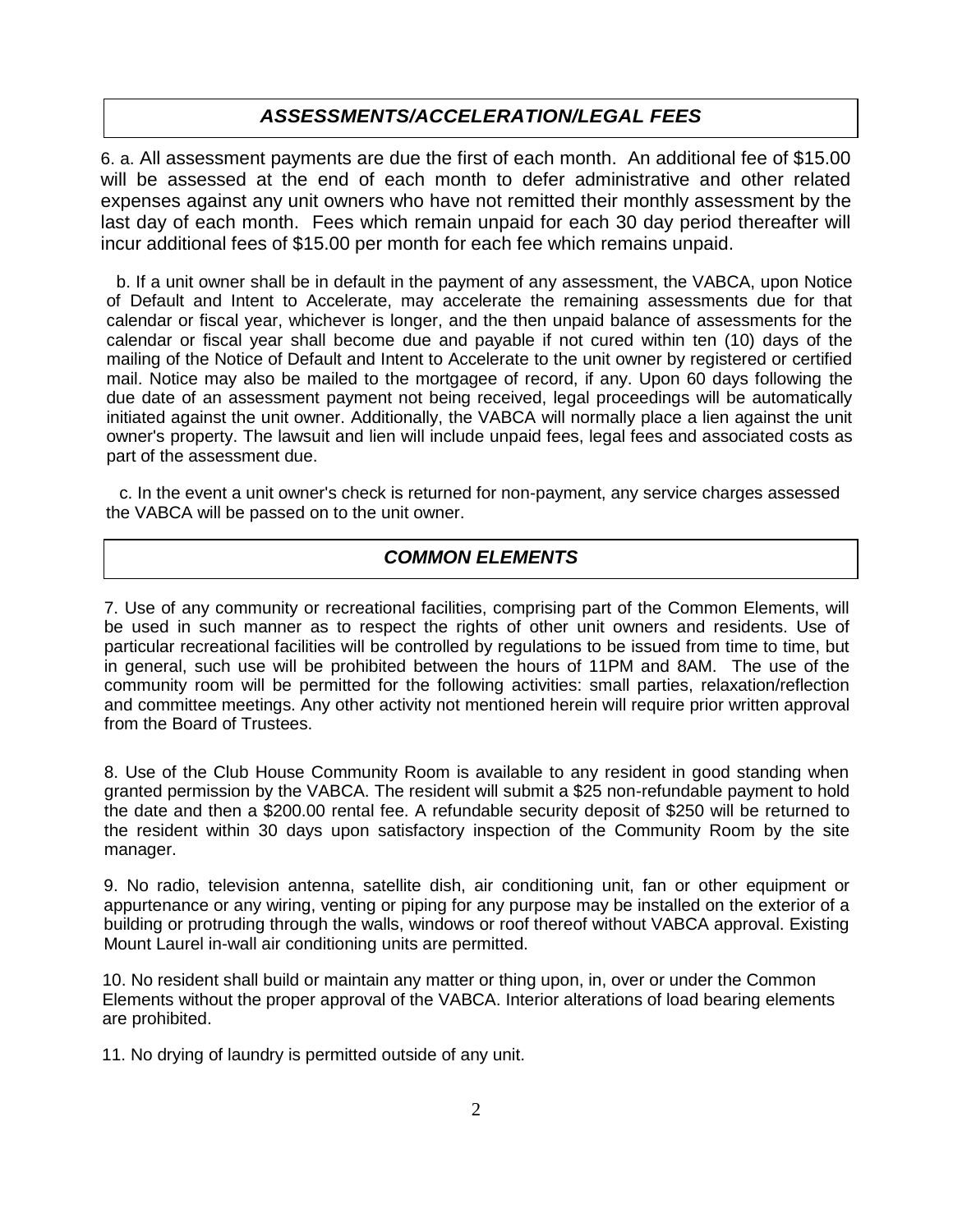12. No common or limited common areas, balconies, decks, and/or patios may be used for any type of storage of any unit owner's or occupant's property such as but not exclusive to tools, machinery & equipment and the like. Storage of such items is confined to the inside of the unit or the unit's permanent storage closet, if one exists. Use of items such as patio furniture is allowed but not limited to and such use may be subject to restrictions deemed necessary to the safety and/or appearance of the affected common or limited common areas.

13. No bicycles, scooters, baby carriages or similar vehicles or toys or other personal articles shall be allowed to stand unattended in any portion of the Common Elements.

14. Bulletin boards are employed exclusively for VABCA business. Any other use of bulletin boards requires VABCA approval.

15. All firewood stored exterior to any unit must be in a single, free standing metal ring with capacity not to exceed  $\sim$  1/4 cords. The ring placement is confined to the unit's patio floor or balcony floor.

#### 16. **RECYCLING, TRASH, BULK REMOVAL**:

a. All residents must place trash in secured plastic trash bags in the trash shed dumpsters. Please use the trash shed nearest to your residence whenever possible. If the trash shed dumpsters nearest you are full, use the next closest shed. Bulk items such as furniture and appliances can be placed near the trash shed, with all doors removed but Mantua Township Public Works or management must be notified immediately.

b. Storage of trash/garbage/recyclable or any similar containers outside of units in common areas is prohibited. This includes the stairwells, condominium balconies and landings. Storage of such containers in the front of ANY unit is strictly prohibited.

Townhouse residents are permitted to store recyclable containers within fenced in areas or on rear decks; condominium residents are permitted to store recyclable containers within fenced in areas. All residents are encouraged to maintain reasonable cleanliness of such containers and rinsing of all items in accordance with Township statutes as well as keeping covers/lids of some type on said containers.

c. Littering in all common areas is strictly prohibited. This includes disposing of dirt and other substances thrown, swept or shaken from doors, windows, decks or balconies.

d. Toxic items must be disposed of properly and can not be tossed into trash shed dumpsters. Toxic items are defined as, but no limited to, asbestos materials, motor oil, fluids, batteries of all types, pesticides, paint, solvents and other petroleum based products. Residents must contact Mantua Township or Gloucester County for further assistance regarding proper disposal of these and any other toxic items. Hazardous items such as, but not limited to, prescription hypodermic needles and other health waste must also be properly disposed of in accordance with municipal and county regulations. Please contact appropriate offices for proper disposal of such items.

e. Mantua Township recycles. This is the law! The VABCA can be fined as a community for noncompliance and these fines can and will be passed on to residents as individual fines or as community assessments. Trash shed dumpsters are strictly for residential trash and garbage only. All residents must place trash in secure plastic trash bags in the trash shed dumpsters. Townhouse residents must place recyclables at curb side in proper containers on designated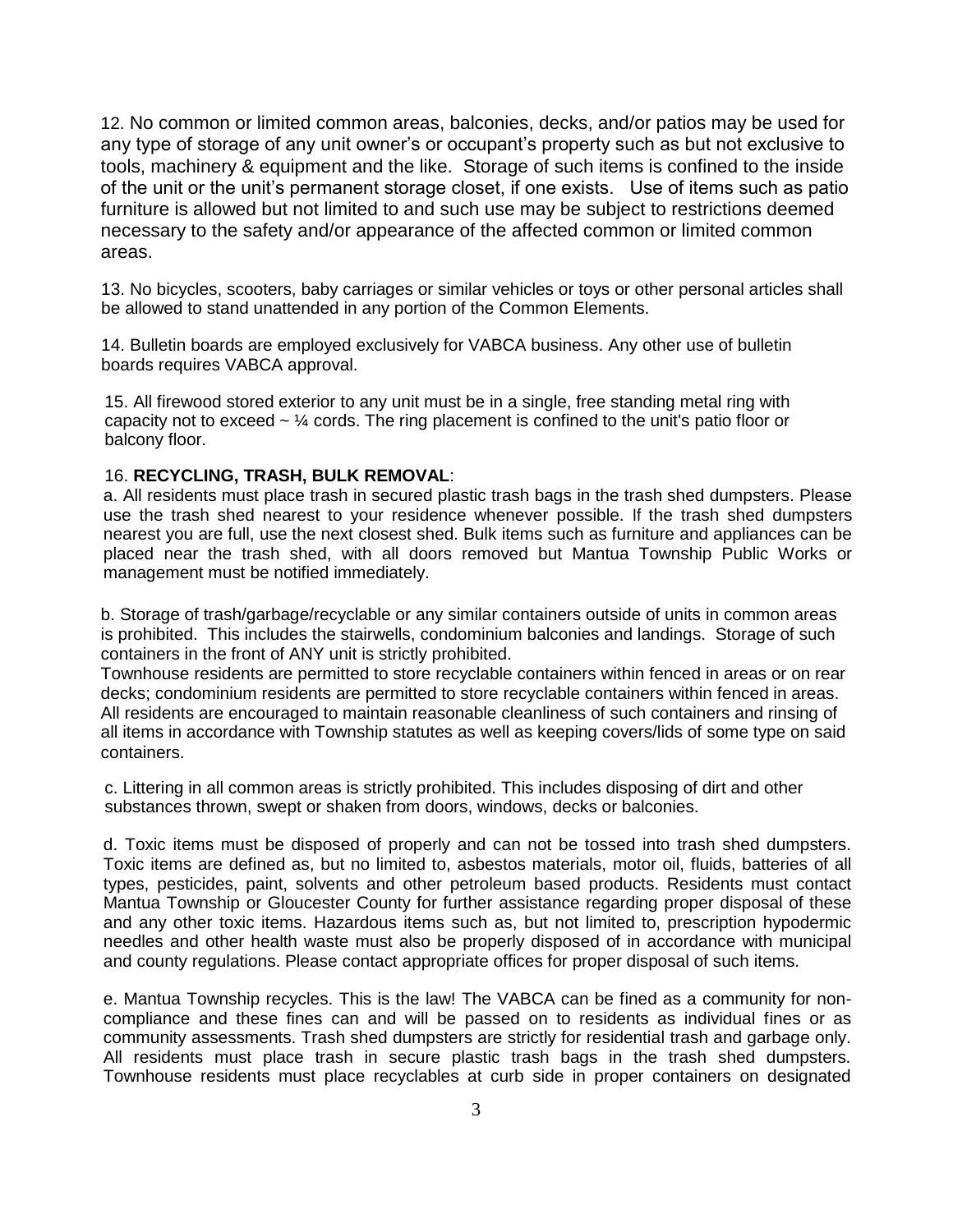collection days but not prior to 6PM of the day immediately preceding collection day; Condominium residents must use appropriate recycling areas/containers near trash sheds for disposal of recyclable items. Recyclables are to be separated by all residents according to current Mantua Township standards and requirements as follows:

1. Tie in bundles or place in PAPER shopping bags: all newsprint, magazines, envelopes, letters, light cardboard and telephone books. NO tissue, waxed paper, waxed cardboard, plastic coated paper or food contaminated paper such as pizza boxes. NO carbon paper or carbonless forms. NO plastic bags or plastic packaging material.

2. Place all RINSED cans (steel and aluminum); glass bottles and jars and plastics (#1 and #2) in recycling container. Please remove all caps and lids from bottles and jars.

3.. Cardboard similar but not limited to corrugated boxes must be cut down, flattened, and bundled and **may not** be placed in or about townhouse trash sheds. It must be placed at curb on designated recycling pick up days or brought to a condominium trash shed recycling area.

17. All units must conform to current code regarding smoke and carbon monoxide detector. These must also be reflected in all Agreements of Sale. Please check with Township or State for any code changes.

#### **Pursuant to N.J.A.C. 5:23-3.20, 6.4, 6.5, 6.6, 6.7, 6.21A, 6.25A, 6.26A, 6.27 & 6.31.**

An inspection shall be conducted by the owner or authorized representative of the owner. The carbon monoxide alarms are required when dwellings contain any fuel burning appliances or dwelling has an attached garage and shall be installed per NFPA 720. Required carbon monoxide alarms are to be outside each separate sleeping area. The smoke detectors required shall be located in accordance with NFPA 72. Required smoke detectors are to be on each level of the dwelling, including basements and outside each separate sleeping area. The detectors are not required to be interconnected. Battery powered detectors and alarms are acceptable. NOTE: AC powered and/or interconnected smoke detectors and alarms installed in homes constructed or altered after January, 1977 shall be maintained in working order.

18. All electrical equipment of any kind and all appliances of every kind, however powered, installed or used in a unit, shall comply with all rules, regulations, requirements and recommendations of all public authorities and boards of fire underwriters having jurisdiction.

19. Any damages to any portion of the Common Elements or common property caused by minor children or unit owners or guests, invitees or licensees of unit owners shall be repaired at the expense of such unit owners.

20. In accordance with the Mantua Township Fire Marshall's directives (copies of which can be obtained from the VABCA Management Office, open flame cooking devices are regulated under the International Fire Code 2006 Edition, Section 308.31 as well as Ordinances F-4001-1 and Ordinance F-402.4. Accordingly here are current usage guidelines:

Condominium Units: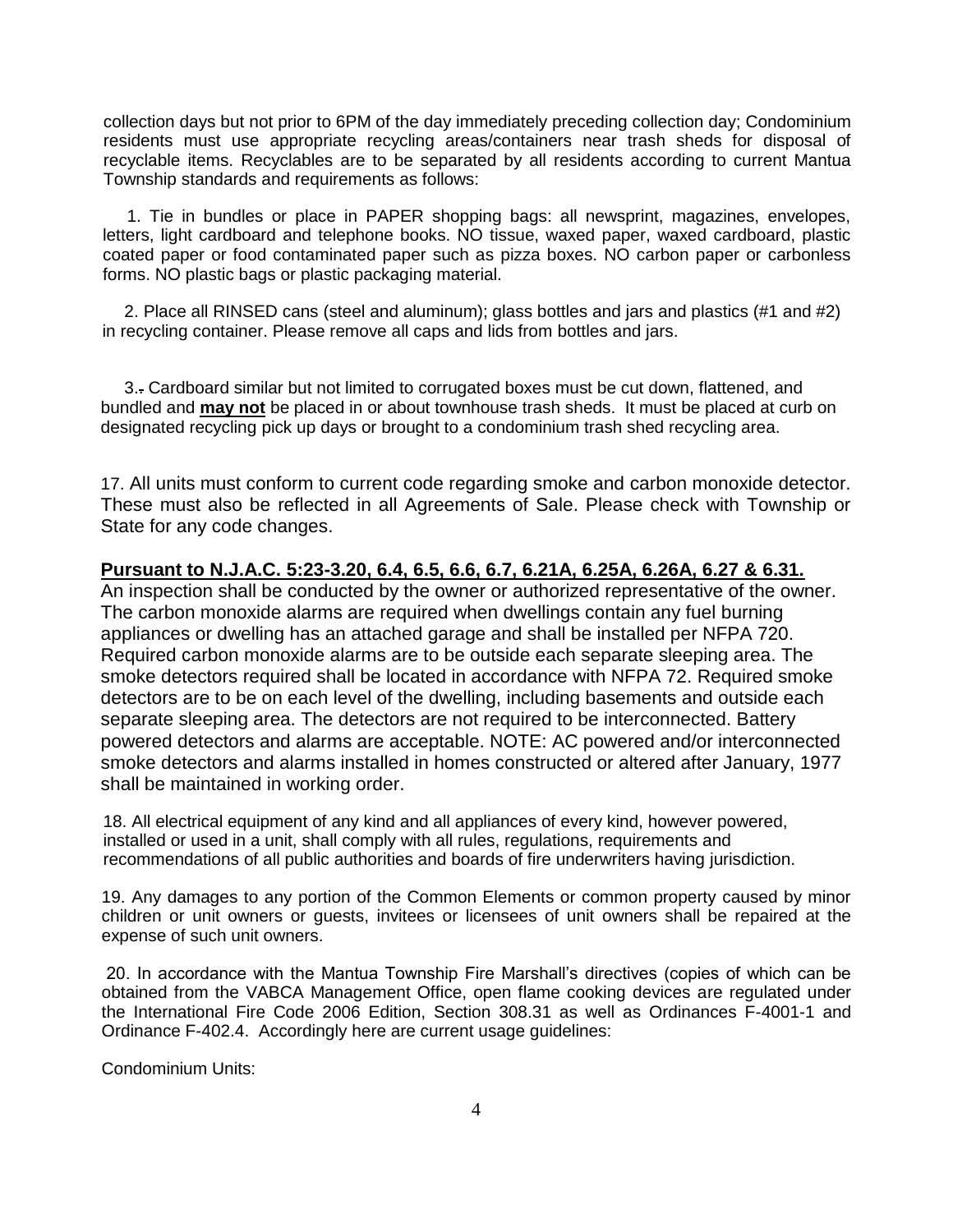- No storage or use of propane grills.

- Charcoal grills can be utilized when used five (5) feet away from unprotected attached construction but cannot be used or stored on decks or under decks on patios.

- No recreational heating devices (i.e. chimeneas/fire pits) can be stored or used under decks or patios.

Town House Units:

- Can use and store propane or charcoal grills and recreational heating devices (i.e. chimeneas/ fire pits) BUT MUST be five (5) feet off of unprotected construction materials attached to the dwelling including 1st floor decks – must be used and stored off decks.

All questions and concerns should be directed to the Mantua Township Fire Marshall's office Monday through Friday, 6AM 5PM. Telephone is 856.468.7222.

21. No resident may make or permit any disturbing noises in his or her unit whether by him or herself, family, friends or servants nor do or permit anything to be done by such persons that will interfere with the rights, comforts or conveniences of other residents. No person may play any musical instrument, audio equipment, radio or television in his or her unit which disturbs or annoys other residents. No pet may be kept which causes any annoyance or disturbance of any kind to other residents (see R & R 40)

22. No noxious or offensive activity shall be carried on in or about the Common Elements of or in any such unit, nor shall anything be done therein willfully or negligently which may be or become an annoyance to other residents.

23. Unit owners may not use their appliances (for example: dishwasher, garbage disposal, clothes washer/dryer, vacuum cleaner, etc) between the hours of 11PM and 8AM.

#### *PARKING*

24. Parking of the following vehicles anywhere on the Villages of Berkley property is strictly prohibited unless approved in writing by the Board of Trustees: trailers of any type; campers or camper-type add-ons; larger than van size school buses and the like; ambulances and the like; recreational vehicles; temporary structures; oversize vehicles, i.e. GVW over 10,000lbs or 25ft in length, and vehicles that are commercial as defined below:

Any vehicle the Board of Trustees determines to be commercial in appearance. The Board may consider among other criteria but not limited to or by the following criteria in determining whether a vehicle is commercial in appearance:

a. Whether the vehicle contains any external evidence of commercial or business such as commercial license plates, business advertisement (lettering) on the exterior of the vehicle, adaption of a vehicle for business purposes such as installation of ladder racks or a storage shell on the flatbed of a pick-up truck, and open storage of business equipment in vehicle.

b. The type and size of the vehicle.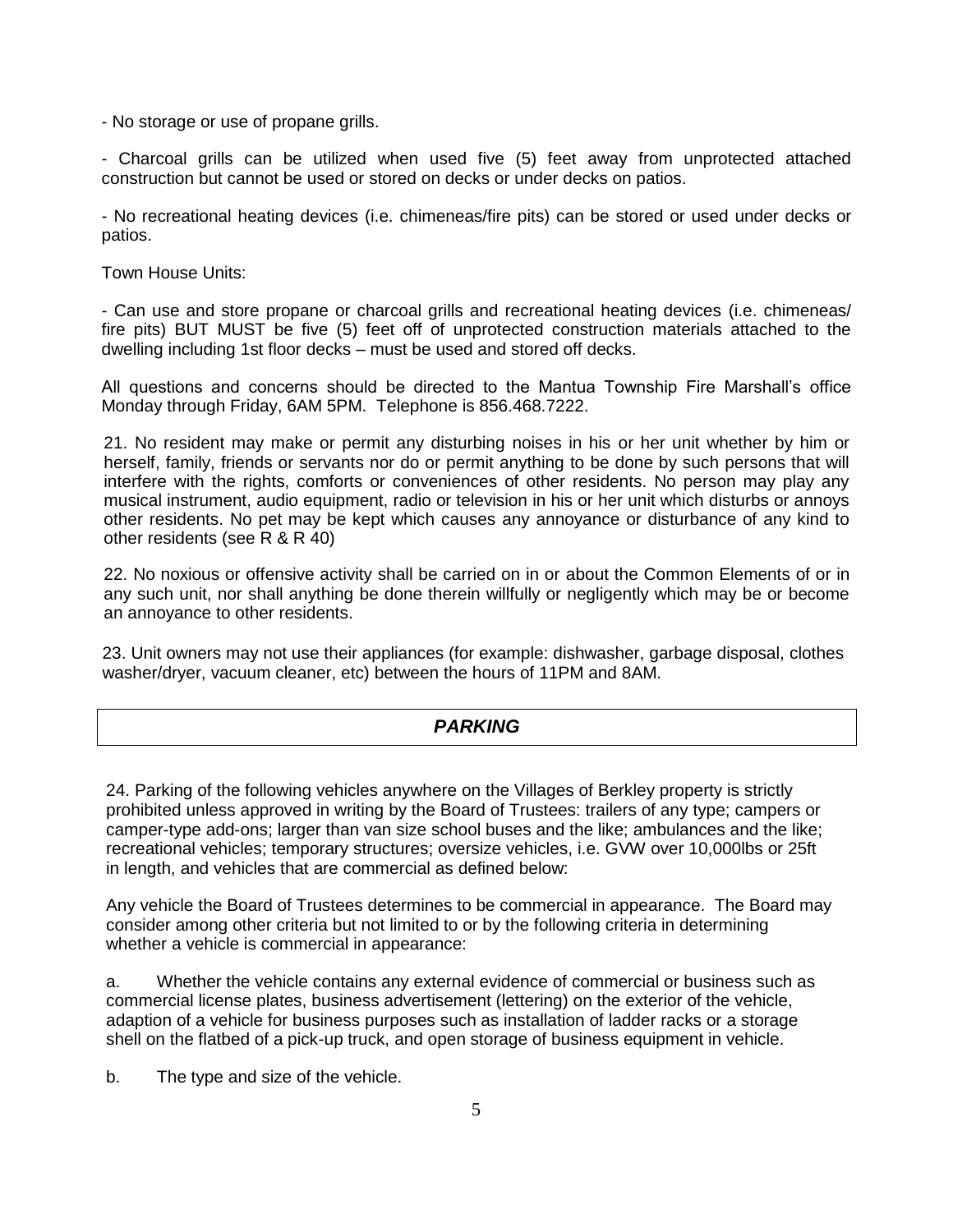c. Whether the vehicle is used for business or commercial purposes.

Any Owner who wishes to park a commercial vehicle on the Villages at Berkley property which may fall within the foregoing restrictions should first obtain prior written approval of the Board of Trustees. All vehicles deemed commercial must be parked in the commercial parking area as designated by the Board of Trustees. Please contact Management for location and permit (856.415.1330).

25. Parking is not permitted at the entrance of the Villages at Berkley or along the entire length and on both sides of Castle Drive. Parking is not permitted on any grass areas or on circle islands.

26. Parking is not permitted which blocks access to any trash shed or recycling center by collection truck.

27. Parking in front of clubhouse is limited to clubhouse invitees or management personnel.

28. Storing of *any* vehicle that is operable, inoperable, disabled, or abandoned, registered or not with the Motor Vehicle Commission (MVC) and/or the VABCA, is strictly prohibited anywhere on the Villages of Berkley (VABCA) property. Storing includes but is not limited to keeping a vehicle in any parking space on the entire VABCA property. A disabled or inoperable vehicle that is registered with the MVC and VABCA shall be allowed access to parking for a period of no more than 30 days or unless and until said vehicle is repaired to full operating capacity, whichever occurs first. Any operable vehicle stored for a period of more than 30 days will be in violation of VABCA Rules and Regulations and subject to fines and/or towing. Special permissions on a case by case basis will be reviewed by Management and the VABCA Board of Trustees

29. Violation of Rules 24 through 28, with the Board of Trustee's approval, shall result in the vehicle being towed from the Villages at Berkley property **at the owner's expense**.

30. Except for emergency repairs, such as flat tires or battery charging, repairs of vehicles on the property are prohibited.

31. The posted Speed Limit within the complex is 15 miles per hour. Our streets are patrolled by the Mantua Township Police Department and monitored by the Villages at Berkley Town Watch Group. Violators will be prosecuted. Please drive safely.

32. The VABCA has assigned every unit owner with one designated parking space. Vehicles should always be parked in assigned spaces. A second parking space will be on a first come basis. All resident vehicles parked on VABCA property must display parking tags while the vehicles are on the property. Common courtesy and common sense should be exercised so that residents have the privilege to park their second vehicle in the nearest proximity to their respective residences. Permission to park more than two vehicles is required by the VABCA. **The third vehicle must be parked in overflow parking areas**. Guests should be encouraged to park in available, unnumbered spaces away from normal resident parking areas. Any resident or guest parking in a neighbor's numbered space **can and will** be towed without warnings. The owner of any car that is towed will be responsible for towing fees and any other additional fees. Parking is permitted only **within white lined spaces.** All vehicles, except for brief loading and/or unloading that are not parked in designated spaces are in violation of VABCA Rules and Regulations and are subject to fines and/or towing at owner's expense.

All resident vehicles must be registered with the VABCA. The VABCA must be notified of all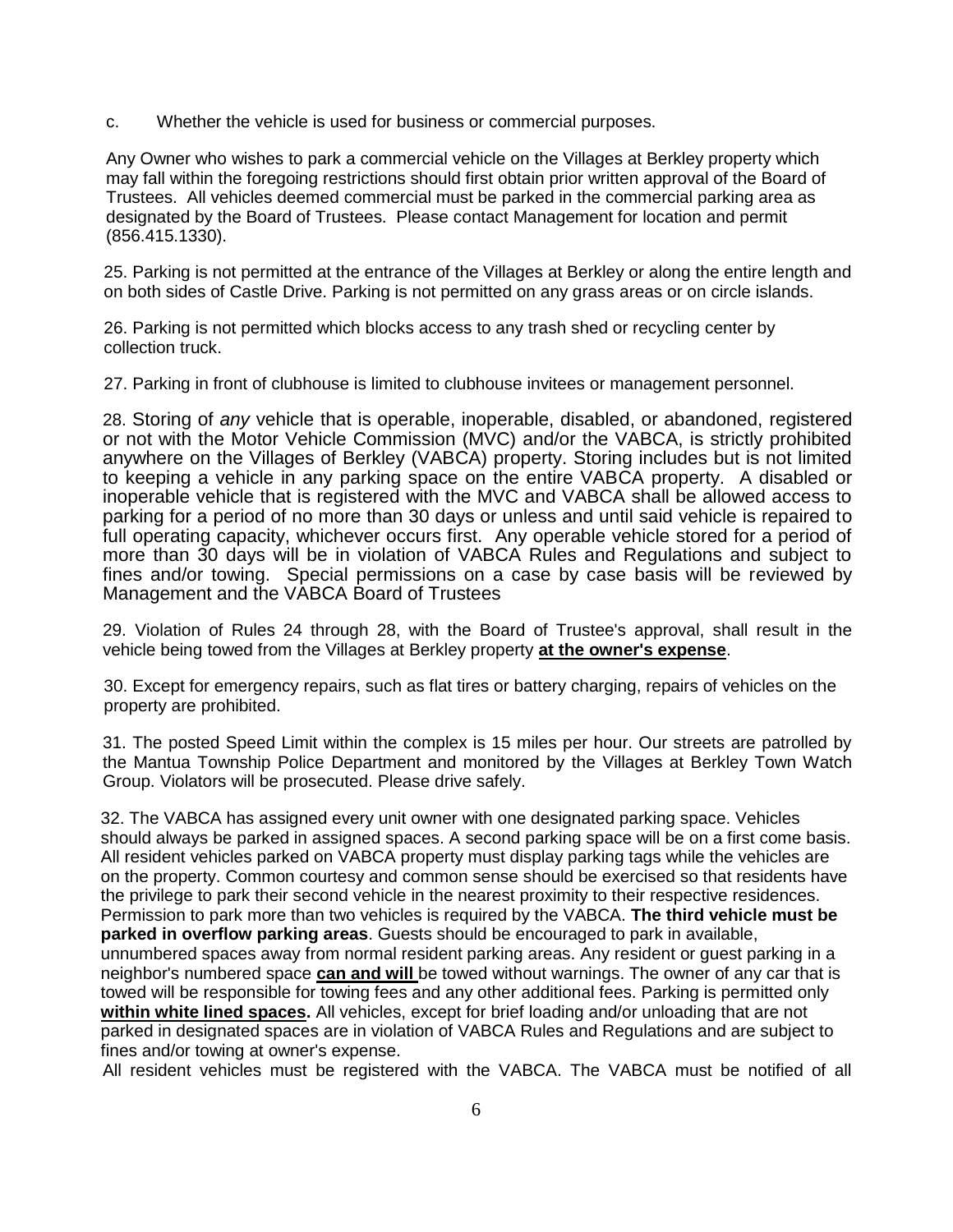vehicle changes, such as new or added vehicles, within 30 days of said change. Any unregistered or illegally parked vehicles are subject to all appropriate fines and will be towed at owner's expense.

Designated parking spaces will be removed for any owner/resident delinquent accounts and will remain as such until said account is made current.

#### *GENERAL APPEARANCE*

33. Draperies, blinds or curtains or other indoor coverings must be installed by each unit owner or occupant on all windows at all times. That portion of any such window covering installed by any unit owner or occupant and which is visible from the exterior of a unit must be of an approved VABCA color. Current approved colors are non-patterned, solid earth tones including white, offwhite, tan and beige.

34. Window and door glass breakage must be replaced with glass of the same or better quality, same tint, and same style as originally installed. Replacement must be completed within 30 days of breakage. If insurance claims/payments causes delay in replacement Management must be notified and provided with time frame for replacement. Any owner who does not attend to glass breakage in a reasonable amount of time will be subject to fine.

35. All exterior doors, storage doors, shutters, exterior lighting, decks and fences must conform to VABCA approved style, material type and/or color with respect to the particular Villages at Berkley Section. Approved door and shutter samples colors are available through the Management Office. Additional requirements are as follows:

**Condominiums & Original Townhouses:** Entrance doors must be 6-9 panels to match current existing doors. Condominium utility closet doors must be single flat panel to match current existing doors. All current approved colors may be used.

**Ryan Townhouses:** Entrance doors must be 6-9 panels to match current existing doors. Door and shutter colors must match original door, shutter, and siding schemes. Rear entrance doors must match existing styles and colors.

**All Units:** Storm/screen doors must match style of existing doors including but not limited to 'Forever' type doors with colors to match existing door colors and/or exterior trim colors. Patio doors must match existing slider or 'French' door styles and colors.

**Exterior Lighting**: Must conform to size, type & color of all existing lights in particular Villages at Berkley Section.

**Fences:** Wood fences must be board on board (shadow box) with flat top and of pressure treated wood; Vinyl fences must be also be board on board or privacy panel with flat tops. Colors include tan and white to match existing Condominium colors; white or gray to match existing Original Townhouse colors, and natural stain to match existing stain colors throughout the Ryan Townhouse Section.

Prior to ANY alterations, detailed plans must be submitted to and approved by the Architectural Review Board (ARB) on standard ARB Condominium Improvement Application Form. Any violations whatsoever, even in the case where an improvement or change falls within VABCA regulations and/or guidelines but has not received ARB approval prior to the improvement or change, may be subject to all applicable fines.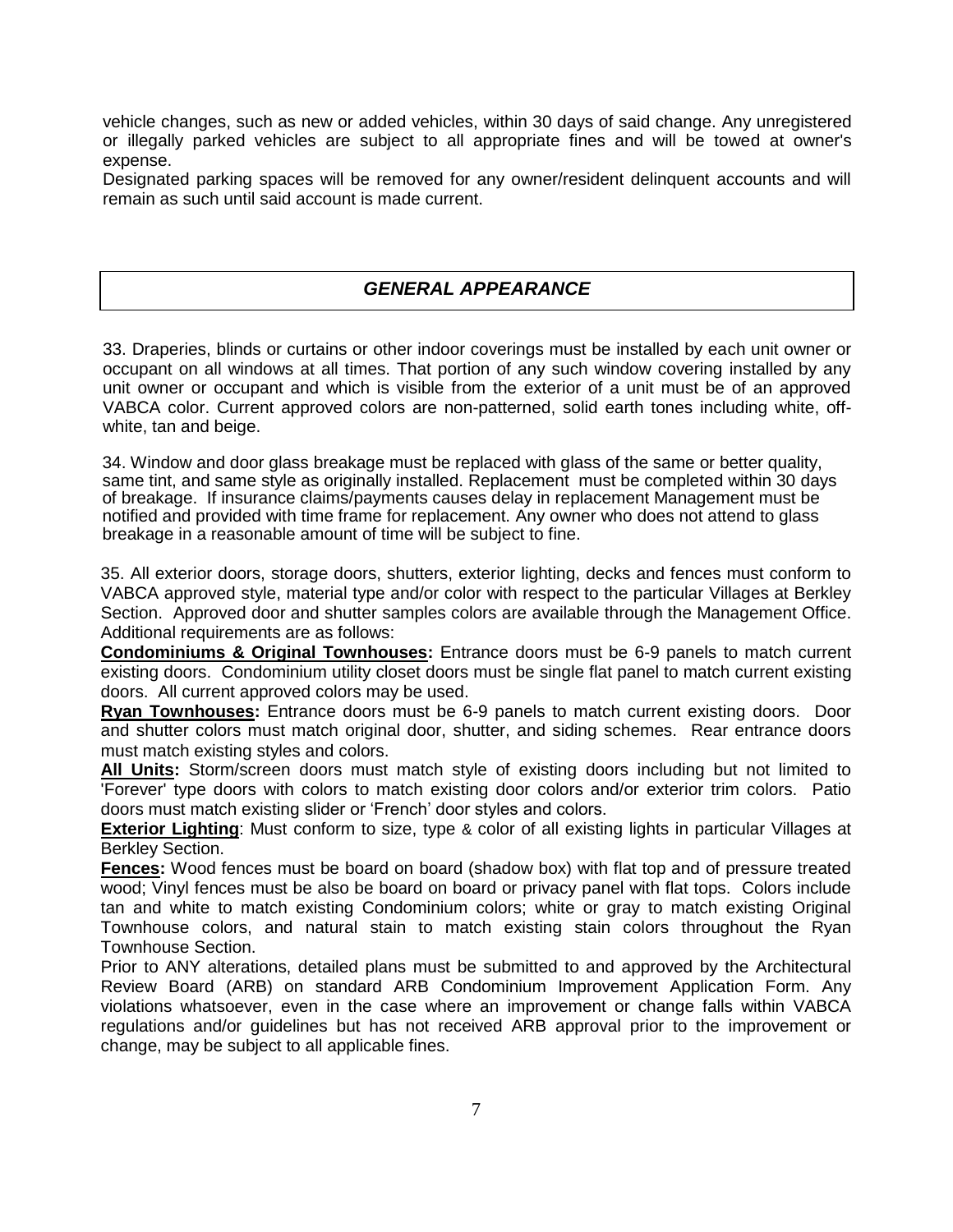Further, unless and until said imposed fines are satisfied, all resident privileges, i.e. pool, exercise room, tennis court, club house room rentals and non-essential residence improvements, et al, will be suspended.

36. No soliciting or posting on mail boxes is permitted at any time.

### *BALCONIES/PATIOS*

37. No objects of any kind may be placed on outer balcony or deck railings. Smaller, non-obtrusive items such as planters no larger than 12 inches in diameter are permitted.

38. Balconies and patios shall not be screened or enclosed in any way nor shall awnings be installed.

*PETS*

39. Each resident keeping or harboring any pet on the premises shall indemnify the VABCA and hold it harmless against any loss or liability of any kind whatsoever arising from or growing out of having such pet on the premises.

40. All pets must be confined to the resident's unit when not being walked Residents should make every attempt to control pets and may not put pets in any situation which causes an annoyance or disturbance as defined under Mantua Township Ordinance 0-11-2010 as barking, howling or crying continuously for a period of 10 minutes or more or intermittently for 30 minutes or more.

41. All dog owners must use a leash of reasonable length on their pet at all times that animal is not safely in the confines of the owner's residence. Pets can be walked in common areas throughout the VABCA *except* for those areas directly in front, back or side of residential units or in front of the VABCA Clubhouse/Office. Pets should also be kept away from plants, flowers, shrubbery and the like. All animal waste must be immediately picked up from any common areas, streets, et al and disposed of in proper receptacles. Pets are not permitted to be left unattended or tied to buildings, balconies, posts, or any other structure nor kept in any structure outside any residence at any time.

Pets are also not allowed to relieve themselves from balconies or decks to areas directly below those structures.

42. **ALL** pets must be registered with the VABCA.

#### *SWIMMING POOL*

43. So that everyone in the pool area can enjoy their time at the pool, all residents and their guests are urged to use the facilities with consideration for their neighbors. It is imperative that you read and understand the swimming pool rules and regulations. Any resident or guest that does not adhere to the pool rules and regulations or heed instructions of the lifeguard on duty may be subject to suspension of pool privileges.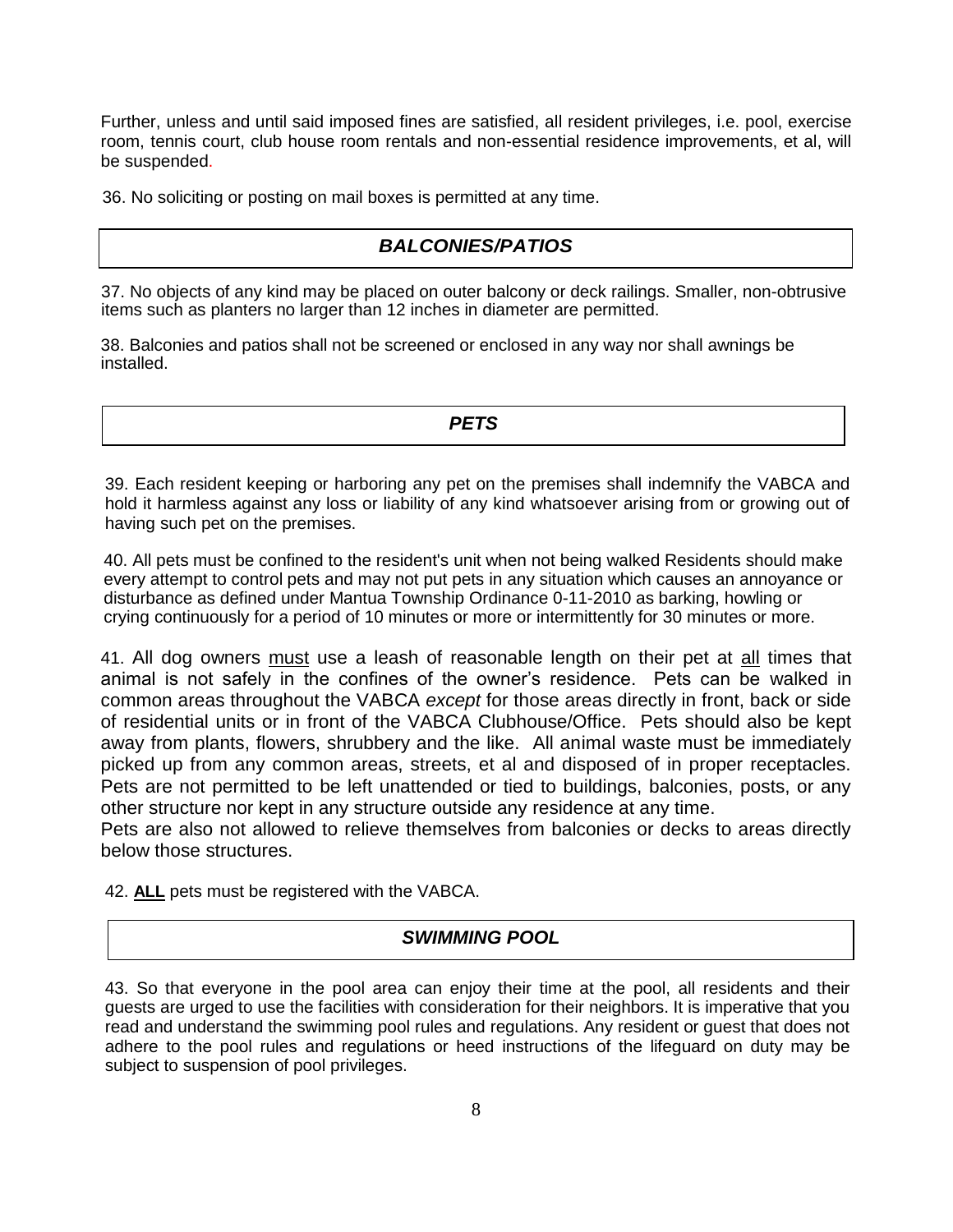44. Pool passes (ID Cards) will be issued or renewed annually. Only residents in good standing with activated fobs AND valid VABCA ID's will be permitted access to and use of pool. ID's and fobs are not transferable. Any person delinquent in VABCA fees will have fob deactivated and will be denied access to and use of pool. **LIFEGUARDS CANNOT VALIDATE PASSES OR MAKE NEW PASSES.** Residents in good standing are allowed 2 adult guests; there is an additional \$5.00 charge for each additional guest up to 4 with a total of 6 adults maximum per adult resident.

45. Behave responsibly - remember this is your pool! Treat it as you would your belongings at home and treat people as you would your guests.

46. Be concerned about the welfare of yourself and others. Avoid behavior which would endanger yourself or others or which would cause discomfort to others.

47. No running or diving is allowed.

48. Consume only non-alcoholic beverages and use only paper or plastic containers. Please be sure all trash is disposed of properly.

49. Use the pool only when a lifeguard of the pool management company is on duty and during posted hours. Please do not park vehicles in front of clubhouse when using pool.

50. Children under 12 must be accompanied by an adult resident in good standing (18 years or older) **at all times.** Adults cannot bring children to the pool and leave the pool area. Any children left without adult supervision for a period of no more than 15 minutes will be refused use of pool. No more than 6 children per adult resident in good standing will be permitted.

51. Smaller floating devices can be used in shallow end of pool at the discretion of the lifeguard on duty.

52. Any use of audio devices which may cause an annoyance to any resident is not permitted. Use of

headphones on such devices are encouraged.

53. All children in diapers must wear protective rubber pants.

54. Do not remain in pool during thunder and/or lightening.

55. When and where appropriate, leave a swimming lane open for swimmers.

56. Children will be required to swim one length of the pool under lifeguard discretion and supervision to be admitted to deep end of pool.

57. Smoking is prohibited in the entire enclosed pool area. "Smoking" means the burning of, inhaling from, exhaling the smoke from, or the possession of the lighted cigar, cigarette, pipe or any other matter or substance which contains tobacco or any other matter that can be smoked.

58. The use of cooking devices of any sort is strictly prohibited.

NOTE: Responsibility for enforcing the rules belongs to all residents, the lifeguard on duty, the pool management company, the property management company and the Board of Trustees. Anyone not adhering to the rules and regulations may be asked to leave by the lifeguard, the pool management company, the property management company and/or any member of the Board of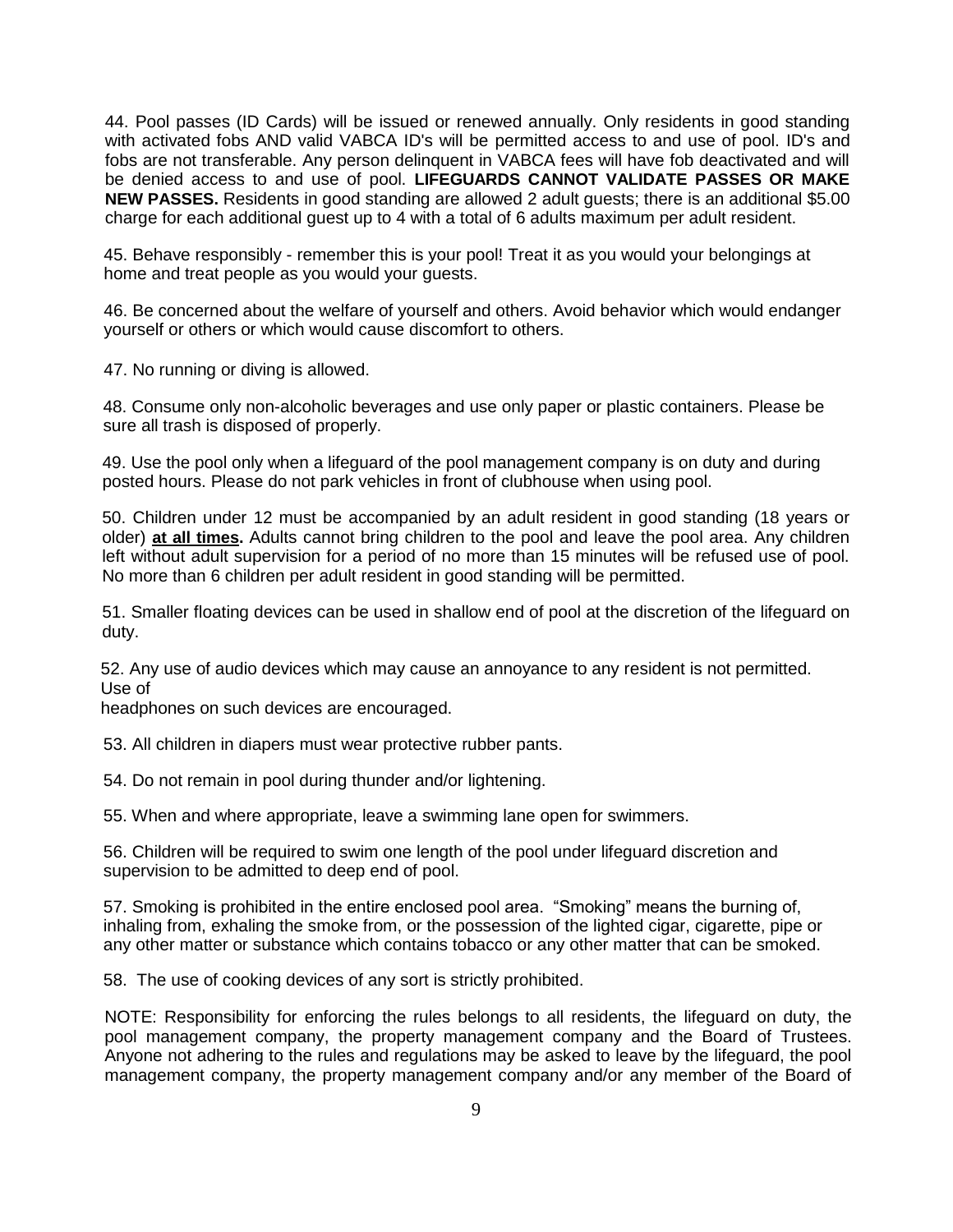Trustees and may, if necessary, lose pool privileges.

### *ENFORCEMENT OF RULES AND REGULATIONS*

57. In addition to the remedies specified in the Master Deed, a unit owner shall be liable to the VABCA for reasonable attorney's fees and expenses incurred in enforcing the provisions of the Master Deed, by-laws and/or Rules and Regulations of the VABCA.

58. All unit owners who intend to lease must explain the Rules and Regulations to the renter/tenant.

59. Unit owners are responsible to the VABCA for all their tenants' actions and it is the unit owner's responsibility to enforce the Rules and Regulations with the renter/tenant.

### *VIOLATIONS*

Upon written receipt by the Board of Trustees of a complaint by a unit owner, resident and/or employee of the property management company, alleging a violation of any Rule or Regulation adopted by the Board of Trustees, the Board shall utilize the following procedure in notifying the alleged violator:

Steps:

1. The Board, or its representative, shall investigate the complaint to determine whether a violation, in fact, occurred.

2. Issuance to unit owner of first written notice to cease and/or correct said violation within five (5) calendar days.

3. If said violation is not corrected or such conduct does not cease within said five (5) calendar days, a second written notice shall be issued advising that a fine not to exceed \$50.00 shall be imposed upon the unit owner. After five (5) calendar days from the second notice **an additional \$50.00 fine will be assessed each day** the violation is not corrected or such conduct does not cease.

Each day that a violation continues after receipt of notice by the unit owner may be considered as a common charge to be levied against each day particular unit owner involved, and collection may be enforced by the Board of Trustees in the same manner as the Board is entitled to enforce collection of common charges.

#### **Any such fine shall be paid to the VABCA within ten (10) calendar days of issuance**.

The VABCA shall have the right of lien against any Village at Berkley unit for which there are unpaid fines, where right of lien is established.

This system of fines will not affect or limit the Board of Trustees' rights provided the Board by the Master Deed, by-laws or any other valid regulations or policy adopted by the Board of Trustees but shall merely supplement same.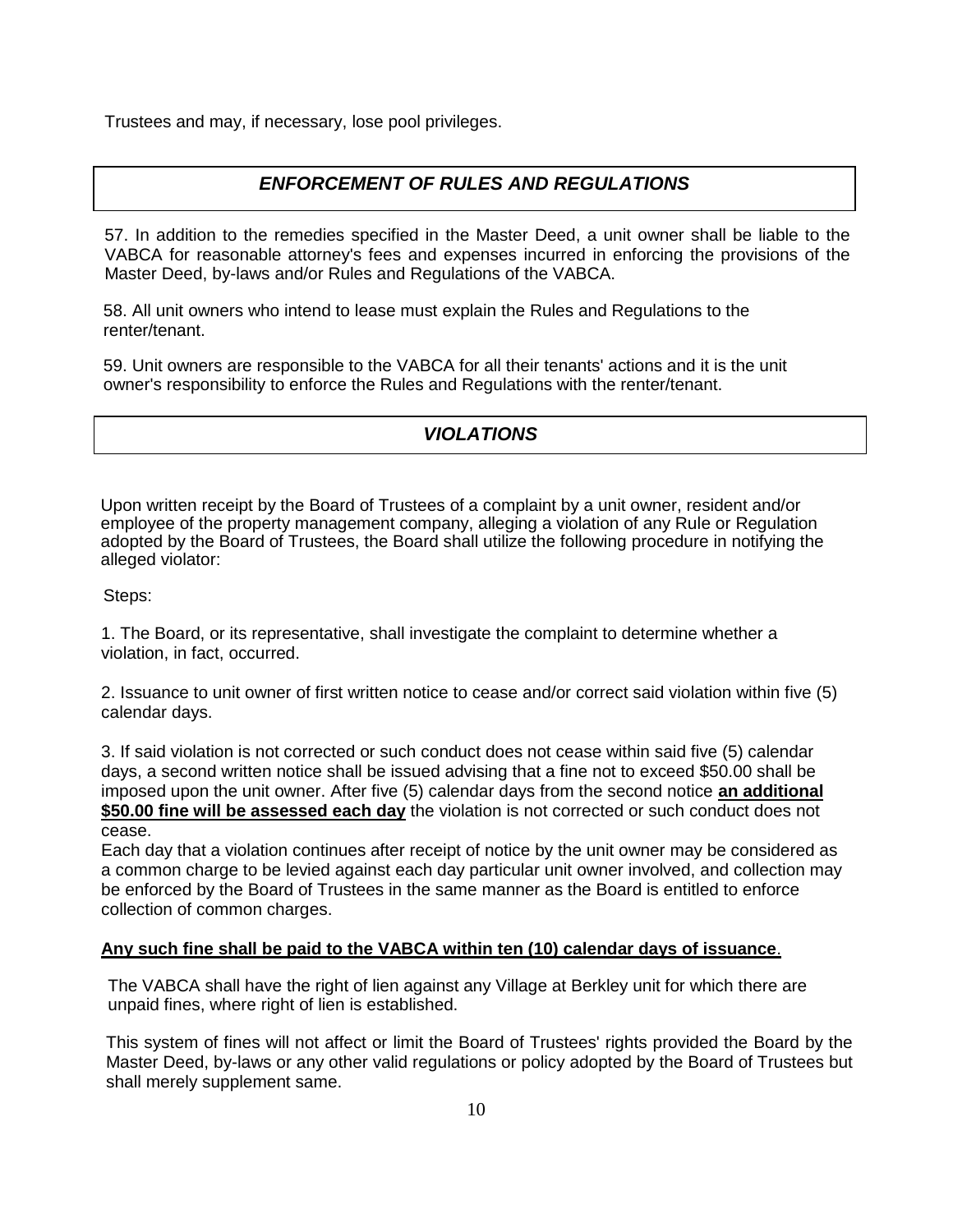In addition to the remedies specified by the Master Deed, a unit owner shall be liable to the VABCA for reasonable attorney's fees and expenses incurred in enforcing the provisions of the Master Deed, by-laws and Rules and Regulations of the VABCA.

#### *SNOW REMOVAL GUIDELINES*

Out of personal necessity many of us need to clean our sidewalks and parking spaces before the snow removal contractors arrive after a snowfall has ended. Here are a few rules of basic common sense and courtesy which, when adhered to, will ensure the mutual welfare and safety of our community.

- First and foremost, always remember to dress warm and dry (it is best to use the layered approach). Also wear proper footwear. When the winds are fierce and gusting, make sure there is only the
- absolute minimum skin exposure. • Take your time and take frequent breaks! Snow shoveling is one of the leading causes of heart failure (in men *and* women). Push snow whenever possible and when lifting, bend knees to relieve and minimize back strain.
- Look out for your neighbors offer help to senior citizens or the physically handicapped.
- DO NOT throw snow into streets especially *after* snow plows have already cleared roadways. This takes a bit more effort but is more beneficial to all residents. Encourage children, when frolicking in the snow, to keep snow out of cleared streets.
- As parking spaces are *always* at a premium throughout the Village, DO NOT shovel snow into snow covered, unoccupied spaces. Again, a bit more effort but far more considerate to everyone.
- Use only calcium or calcium chloride snow melt on sidewalks. DO NOT use rock salt as this will damage concrete.
- Make sure snow is cleared from drain pipes at ground level so that melted snow can flow out freely.

Exercise extreme caution if you attempt to clear gutters of snow and/or ice.

• Tap snow lightly from smaller bushes/trees to avoid damage from weight of snow.

### **RULES AND REGULATION ADDITION 2011 – B1**

#### **60. ACCESS TO RECORDS BY ASSOCIATION MEMBERS POLICY**

1. Except for Permitted Documents hereinafter defined in Paragraph 3, all requests to inspect or copy Association records must be submitted in writing to the Community Manager for the Association at least fifteen (15) business days in advance of the next scheduled Board of Trustees meeting at which the request can be considered.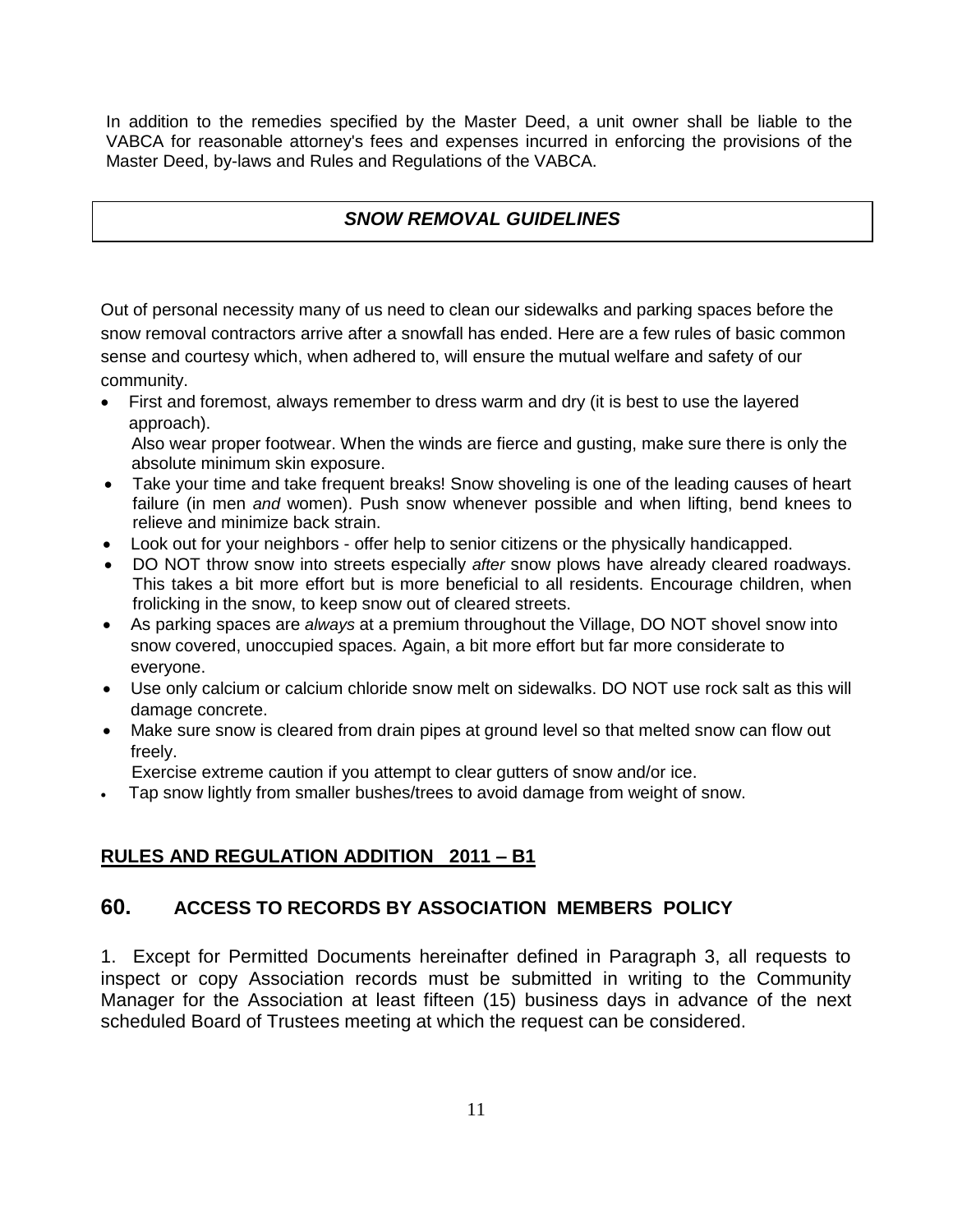2. Said request shall clearly state the purpose for which the inspection or copying of Association documents is requested and identify specifically the documents which the owner wishes to inspect or have copied, including any applicable time periods.

3. Subject to the receipt of an appropriate written request, the Community Manager shall make available to the requesting unit owner the following Association documents ("Permitted Documents") at a mutually convenient time during regular business hours without any approval by the Board of Trustees ("Board"):

#### **Document**

| --------                                                                                                               | <b>Applicable Period</b>     |
|------------------------------------------------------------------------------------------------------------------------|------------------------------|
| <b>Governing Documents</b>                                                                                             | N/A                          |
| <b>Declaration</b><br><b>Bylaws</b><br>Articles of Incorporation<br><b>Rules and Regulations</b>                       |                              |
| Minutes:<br><b>Board of Trustees Meetings</b>                                                                          |                              |
| <b>Work-Session Meetings</b>                                                                                           | 1 year                       |
| <b>Newsletters</b>                                                                                                     | 1 year                       |
| Financial Information:                                                                                                 | 1 year                       |
| Assessment Records (For Own Unit Only)<br><b>Financial Statements - Monthly</b>                                        | 1 year<br>1 year             |
| <b>Financial Statements-Annual Certified Audit</b><br>Income Tax Returns<br><b>Insurance Policies and Certificates</b> | 3 years<br>3 years<br>1 year |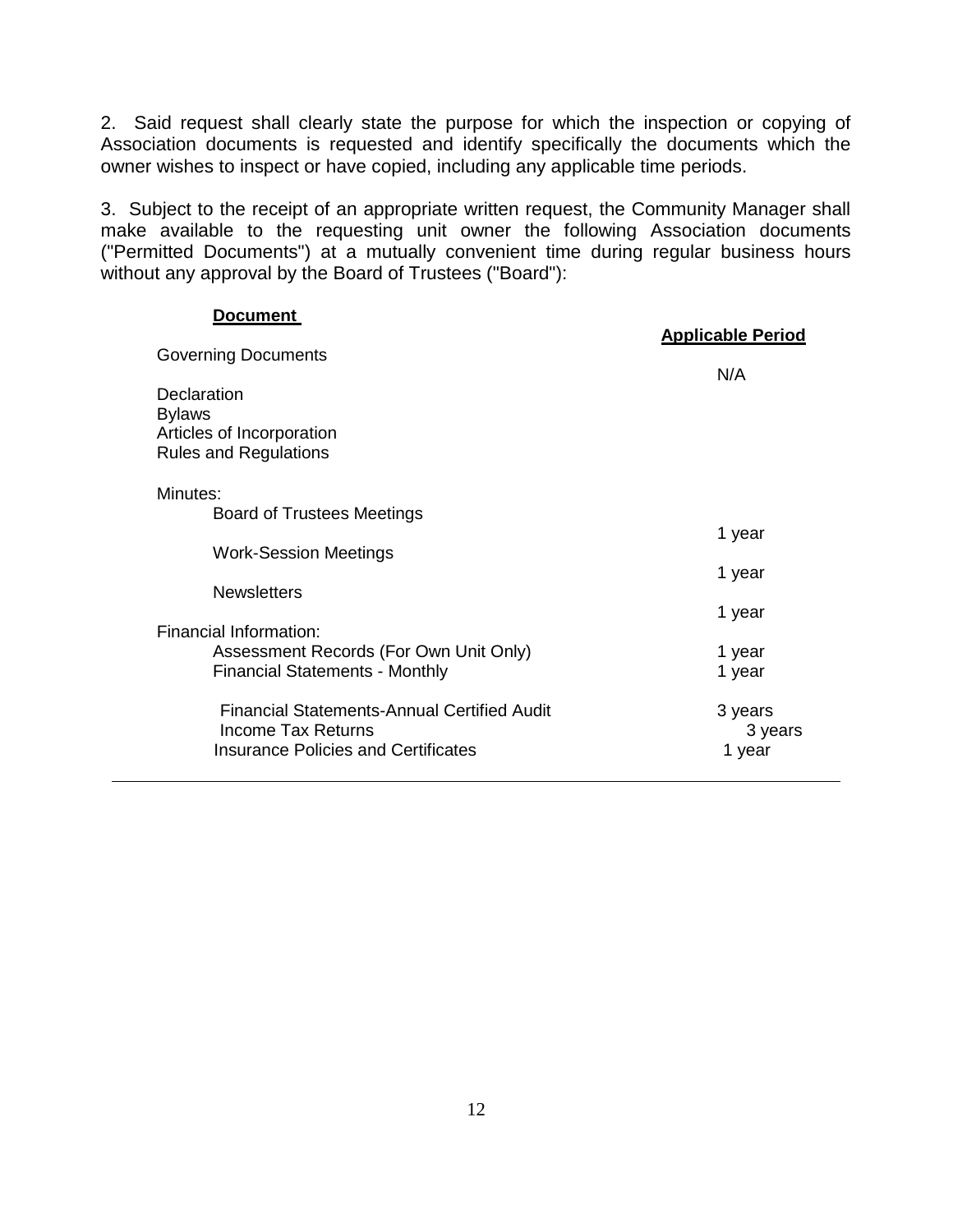4. The following Association documents shall be deemed to be confidential ("Confidential Documents") and shall not be made available to unit owners for inspection or copying at any time without the express approval of at least a simple majority of the entire Board and shall be subject to such conditions as the Board may impose:

Matters Protected By the Provisions Of N.J. S.A. 45-.22A-46 (a) such as:

- (i) Any matter the disclosure of which would constitute an unwarranted invasion of individual privacy.
- (ii) Any pending or anticipated litigations or contract negotiations.
- (iii) Any matter falling within the attorney-client privilege to the extent that confidentiality is required in order for the attorney to exercise his ethical duties as a lawyer. (iv)

Contract Bids and Proposals-Outstanding Legal Files Unit Owner List

5. Any Association documents which are requested by a unit owner which are not expressly listed above as either a Permitted Document or Confidential Document shall not be made available for inspection or copying without the express prior approval of at least a simple majority of the entire Board and shall be subject to such conditions as the Board may impose. In exercising its judgment under this or the preceding paragraph, which shall be in the Board's sole discretion, the Board may consider among other things whether the stated purpose of the request (i) is inimical to the best interest of the Association or constitutes an unwarranted invasion of privacy, (ii) compliance with such request will impose an unreasonable administrative burden or expense upon the Association, (iii) the advice of counsel or (iv) any other matters which it considers relevant to welfare of the Association and its members.

6. With the exception of Governing Documents, Minutes, Newsletters and Financial Statements, no copies of any Association documents made available for inspection or copying pursuant to this Policy shall be furnished to the unit owner requesting same except as provided in paragraphs 1 and 2. In the event that such permission is granted, then the unit owner requesting same shall pay in advance a per page copying charge to cover the administrative, copy machine and paper costs involved, as follows: the first through the tenth copy at \$.75 per page, the eleventh through the twentieth copy at \$.50 per page, and copies in addition to twenty at \$.25 per page.

7. Except for copies made available by the Association to a unit owner pursuant to Paragraph 3 or otherwise pursuant to this Policy, no Association documents shall be removed from Association premises. Moreover, the Community Manager shall determine when and where all documents shall be inspected and shall ensure that all documents are inspected in the presence of designated Association personnel.

8. Subject to the unit owner's compliance with Paragraphs 1 and 2, all requests for inspection or copying of Association documents by a unit owner shall be acted upon by the Board within two (2) scheduled Board meetings. Written notice of approval shall be delivered or mailed to the requesting unit owner within fifteen (15) business days after any such action. Any failure by the Board to exercise its discretion pursuant to the Policy within said period shall automatically be deemed an non approval of the applicable request.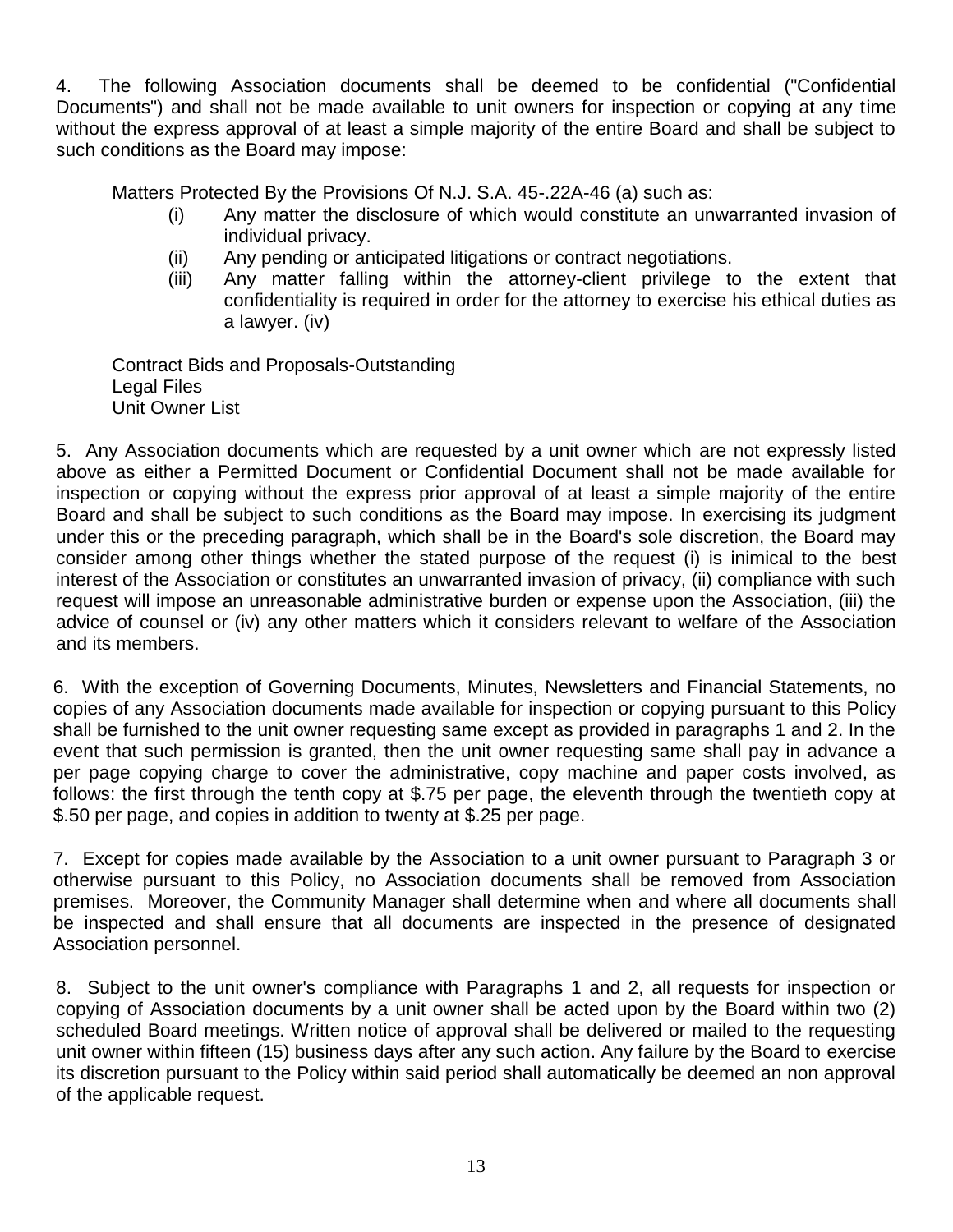In the event that the Board denies any such request, either outright or conditionally, written reasons for such denial shall be delivered or mailed to the requesting unit owner within fifteen (15) business days after such action is taken.

9. Despite anything to the contrary in this Policy, the Community Manager shall not be required to make Association documents available for inspection or copying for more than four (4) hours in any given week, regardless of the number of unit owner requests that may be pending or unless the unit owner requesting same makes arrangements in advance with the Community Manager for Association personnel to be present either during or outside of normal business hours. In any such event unit owner(s) shall pay to the Association, in addition to the per page copying fee, an administrative fee prorated at \$10.00 per hour for all time in excess of one (1) hour during which such personnel are utilized to fill any such request. Moreover, the Community Manager shall have the right to request in advance a deposit to cover the estimated amount of any such fee, with any excess to be promptly refunded to the unit owner upon fulfillment of the request.

# **RULES AND REGULATION ADDITION 01-2012**

### **61. Alternative Dispute Resolution (ADR) Procedure**

# **RESOLUTION 01-12**

### *Establishing an Alternative Dispute Resolution (ADR) Procedure*

WHEREAS, the Board of Directors of the VILLAGES AT BERKLEY CONDOMINIUM ASSOCIATION believe that conflicts which arise between condominium association homeowners and between homeowners and their association are best resolved by way of negotiation and mediation rather than litigation; and

WHEREAS such "Alternative Dispute Resolution" (ADR) is faster, friendlier, less expensive and often more effective than resorting to the courts to resolve disputes; and

WHEREAS the New Jersey Condominium Act (N.J.S.A. 46:8B-14(k)) requires that "an association shall provide a fair and efficient procedure for the resolution of housing-related disputes between individual unit owners and the association, and between unit owners, which shall be readily available as an alternative to litigation";

BE IT THEREFORE RESOLVED that the following ADR procedure is hereby adopted by the Board of Directors of the VILLAGES AT BERKLEY CONDOMINIUM ASSOCIATION at its meeting on the 29, of February, 2012, and shall be added as Section 61 of the Association's Rules and Regulations:

### Section **I. ALTERNATIVE DISPUTE RESOLUTION (ADR)**

1. **Applicability** This ADR procedure shall apply to all housing-related disputes which arise between unit owners, as well as between unit owners and the Association. Although ADR must be offered in all such situations, acceptance of and participation in the ADR procedure is voluntary on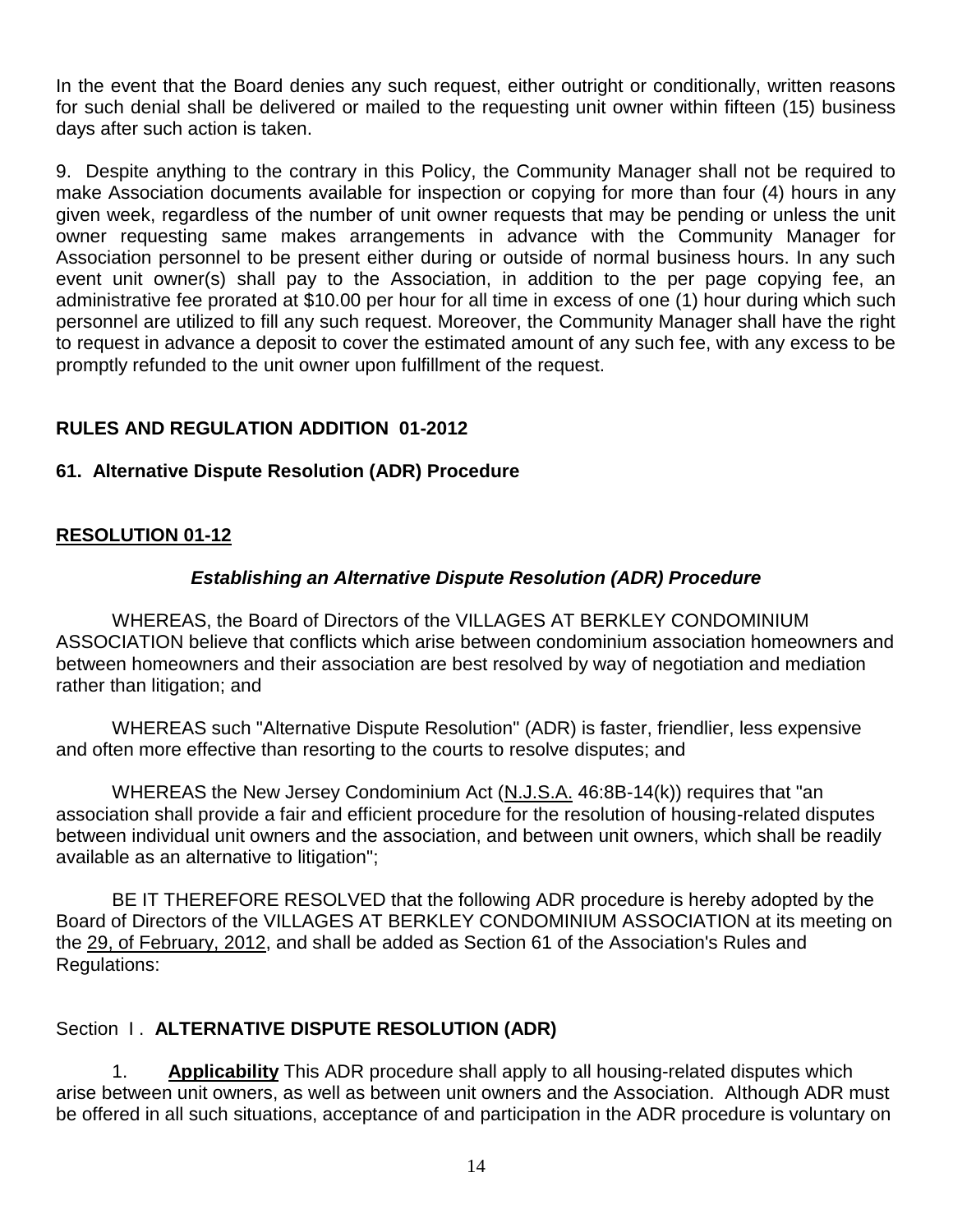the part of all unit owners. This ADR procedure shall not apply to disputes regarding payment of assessments, penalties, fines and fees.

2. **Method** The ADR method to be offered by the Association shall be "mediation". Mediation, unlike arbitration and litigation, is an informal, cooperative, problem-solving approach to conflict resolution. It provides for a neutral mediator to assist the parties negotiate a settlement of their dispute which is agreeable to all involved.

3. **Mediator** The neutral party who shall act as the mediator of the aforesaid housingrelated disputes shall be a panel of residents from the Association known as the "ADR Panel". The panel which will mediate any given dispute shall consist of no less than three (3) but no more than five (5) persons, but nothing shall prevent the overall number of panel members from being greater than five (5) (i.e. substitutes and alternates are encouraged). No panel member who has any direct interest or involvement in the dispute to be mediated shall serve as a panel member with regard to that dispute, nor shall any current member of the Board of Directors of the Association be permitted to serve as a panel member. In the event that less than three (3) panel members are available to mediate a dispute, the parties involved may agree to allow that panel to mediate the dispute. If all parties do not so agree, the Association shall hire a professional mediator to mediate the dispute, in which event the cost of hiring the professional mediator will be borne by the Association.

# 4. **Procedure**

# a. **Dispute between unit owners**

i. Upon formal notice to the Association from a unit owner that a dispute exists with another unit owner, the property manager shall contact all parties to determine the nature of the dispute and to attempt to quickly and informally resolve the dispute.

 $ii.$  If the efforts by the property manager described in (a) above are not successful within three (3) days, the property manager shall send formal written notice to the parties involved acknowledging that a dispute exists, identifying the nature of the dispute, and offering ADR-Mediation to the parties involved.

iii. If a party accepts the Association's offer of ADR-Mediation, that party shall notify the property manager in writing within five (5) days. Upon receipt of said acceptance by all parties, the property manager shall promptly schedule an ADR-Mediation hearing, which shall be held no later than fourteen (14) days from the date the property manager receives acceptance from all parties involved.

iv. In a dispute involving more than two parties, if less than all parties agree to ADR-Mediation, the hearing may still go forward only if those parties participating agree that such mediation would be beneficial. In a dispute involving only two parties, if less than both agree to ADR-Mediation, then the Association's offer of ADR will be withdrawn. If the ADR offer is withdrawn and the dispute involves a violation of the Rules, Regulations and Restrictions of the VILLAGES AT BERKLEY CONDOMINIUM ASSOCIATION, the Association will proceed to enforce said Rules, Regulations and Restrictions pursuant to its enforcement powers as outlined elsewhere in the governing documents of the Association and as otherwise provided by law.

b. Dispute between a unit owner and the Association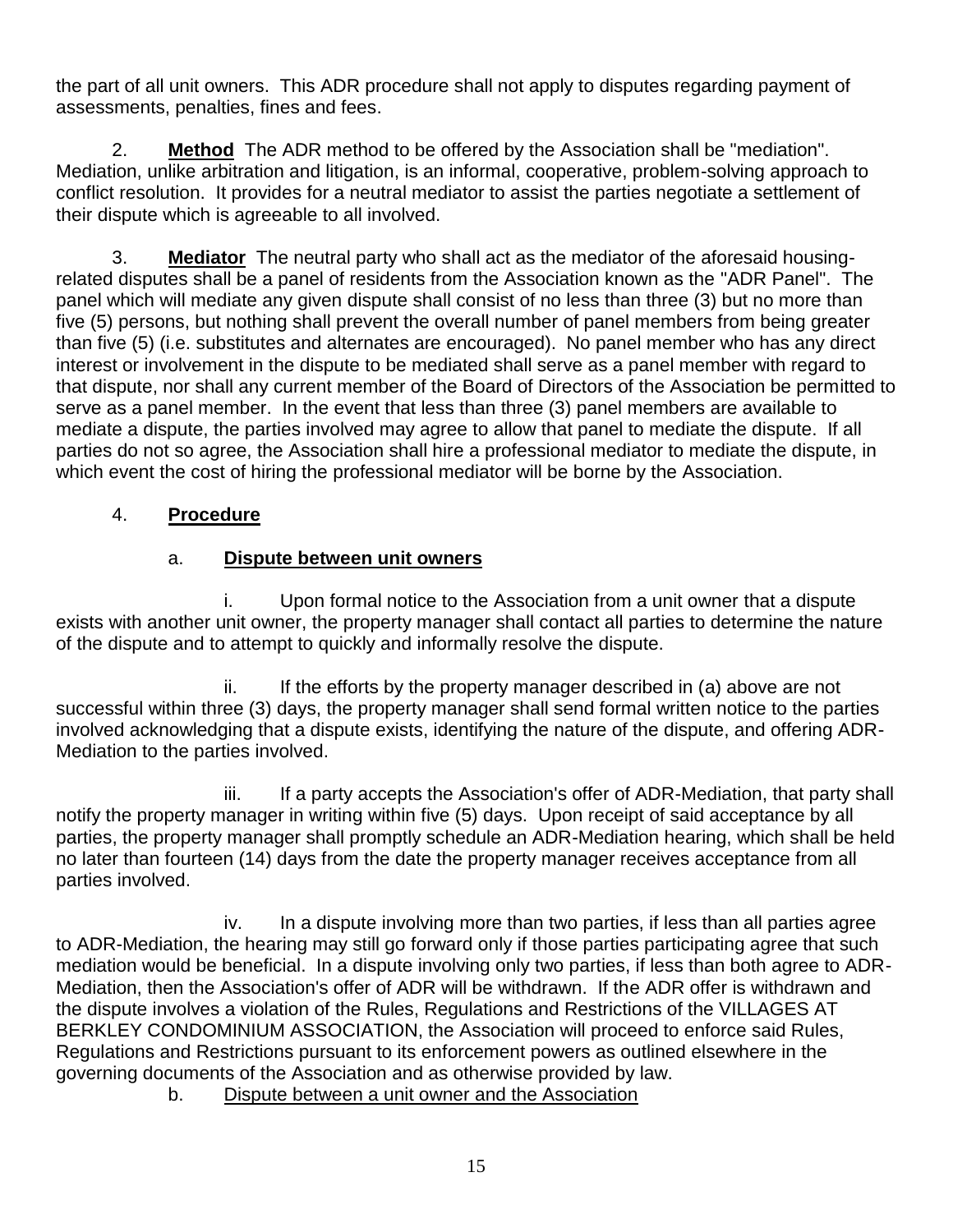i.(1) In the event that a unit owner violates a Rule, Regulation or Restriction of the Association, the property manager shall notify the unit owner in writing of the violation and request that the unit owner immediately correct the violation. The notice shall also inform the unit owner of the option to resolve the dispute by way of ADR-Mediation.

 $i(2)$  In the event that a unit owner claims that the Association has failed to act properly or has acted improperly with regard to the exercise of its duties, responsibilities and powers, the unit owner shall notify the Association in writing of the claim. The property manager shall investigate the claim and promptly respond to the unit owner in writing, clearly stating the Board's position with regard to the claim. This notice shall also inform the unit owner of the option to resolve the dispute by way of ADR-Mediation.

ii. If the unit owner accepts the Association's offer of ADR-Mediation, he/she must do so in writing to the property manager within five (5) days. Upon receipt of said acceptance by the unit owner, the property manager shall promptly schedule an ADR-Mediation hearing which shall be held no later than fourteen (14) days from the date the property manager receives written acceptance from the unit owner.

iii. If the unit owner does not timely respond to the Association's offer of ADR, or affirmatively declines, then the Association's offer of ADR will be withdrawn. In the event the offer of ADR is withdrawn, the Association will proceed to enforce its Rules, Regulations and Restrictions pursuant to its enforcement powers as outlined elsewhere in the governing documents of the VILLAGES AT BERKLEY CONDOMINIUM ASSOCIATION and as otherwise provided by law.

# c. **The Mediation hearing**

i. The hearing shall take place at the Association's Property Manager's office or, in the event that the office is unavailable, at a neutral site agreeable to all parties involved.

ii. All unit owners involved in the dispute must attend. In disputes involving the Association, the property manager or other designated representative shall attend on behalf of the Board of Directors. Members of the Board of Directors may also attend.

iii. The property manager shall designate the particular ADR panel members who shall mediate the dispute, and those members shall attend.

iv. The unit owners involved in the dispute may have legal counsel present with them at the hearing, although it is not necessary nor required to do so.

v. The conduct of the hearing shall follow these general guidelines (i.e. flexibility in the conduct of the hearing is permitted if likely to achieve a positive result):

> - the designated chair of the panel shall give brief opening remarks, welcoming the participants, introducing the panel members and outlining the procedure to be followed at the hearing

> - in disputes between unit owners, the initial complainant shall succinctly describe the nature of the dispute and his/her position with regard to it, followed by any questions the panel may have of that unit owner. The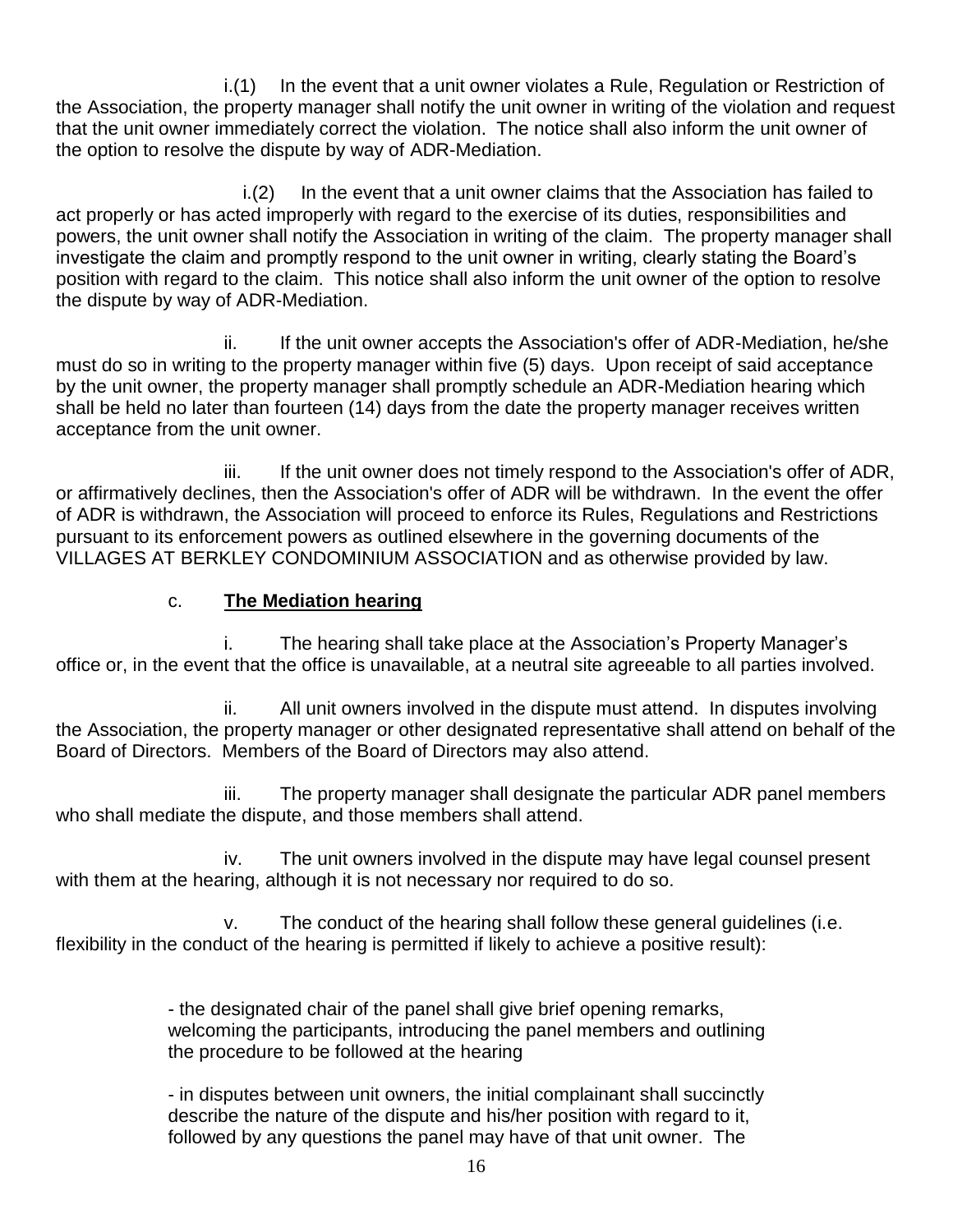other party to the dispute shall then succinctly state his/her position with regard to the dispute, followed by any questions the panel may have of that unit owner.

- in disputes between a unit owner and the Association, the representative of the Board of Directors (e.g. the property manager) shall succinctly state the nature of the dispute and the Board's position with regard to it, followed by any questions the panel may have of the Board's representative. The unit owner in the dispute shall then succinctly state his/her position with regard to the dispute, followed by any questions the panel may have of that unit owner.

- following the presentations of positions by the parties involved, the panel will then "caucus", whereby they engage in discussion amongst themselves and with the parties, either separately, together, or both, in an effort to identify the issues raised and the interests expressed, and to explore resolutions of the dispute through negotiation, compromise and ultimately agreement.

- it is expected that if a resolution is attainable, it can be reached during one mediation hearing of reasonable length; if, however, another hearing is necessary to fully resolve the dispute, it shall be promptly scheduled by the property manager at an agreeable time no greater than ten (10) days from the date of the first hearing.

- in disputes between a unit owner and the Association, the Board's designated representative shall attend with authority from the Board to resolve the matter at the hearing (within the parameters of that authority), or, at the very least, with the ability to contact the Board by telephone during the hearing with regard to resolving the dispute.

### d. **The Result**

i. In a dispute between unit owners, if an agreement which resolves the dispute is reached, it shall be reduced to writing by the ADR panel/mediator and signed by the parties. A copy shall be given to each party, as well as to the Board of Directors. If an agreement to resolve the dispute cannot be reached at the hearing, and if there is no reasonable prospect of an agreement being reached at a second hearing, the parties will be dismissed from the ADR process and the ADR panel/mediator shall inform the Board of Directors of this result.

ii. In a dispute between a unit owner and the Association, if an agreement which resolves the dispute is reached, it shall be reduced to writing by the ADR panel/mediator and signed by the unit owner and the Board's designated representative. A copy shall be given to the unit owner and to the Board. If an agreement to resolve the dispute cannot be reached at the hearing, and if there is no reasonable prospect of an agreement being reached at a second hearing, the ADR panel shall confer and make a formal written recommendation to the Board of Directors which sets forth findings of fact as it relates to the dispute, as well as a proposed resolution of the dispute. This recommendation to the Board shall be made within five (5) days of the hearing, and a copy shall be sent to the unit owner. The recommendation shall be considered by the Board, but shall not be binding on the Board or on the unit owner.